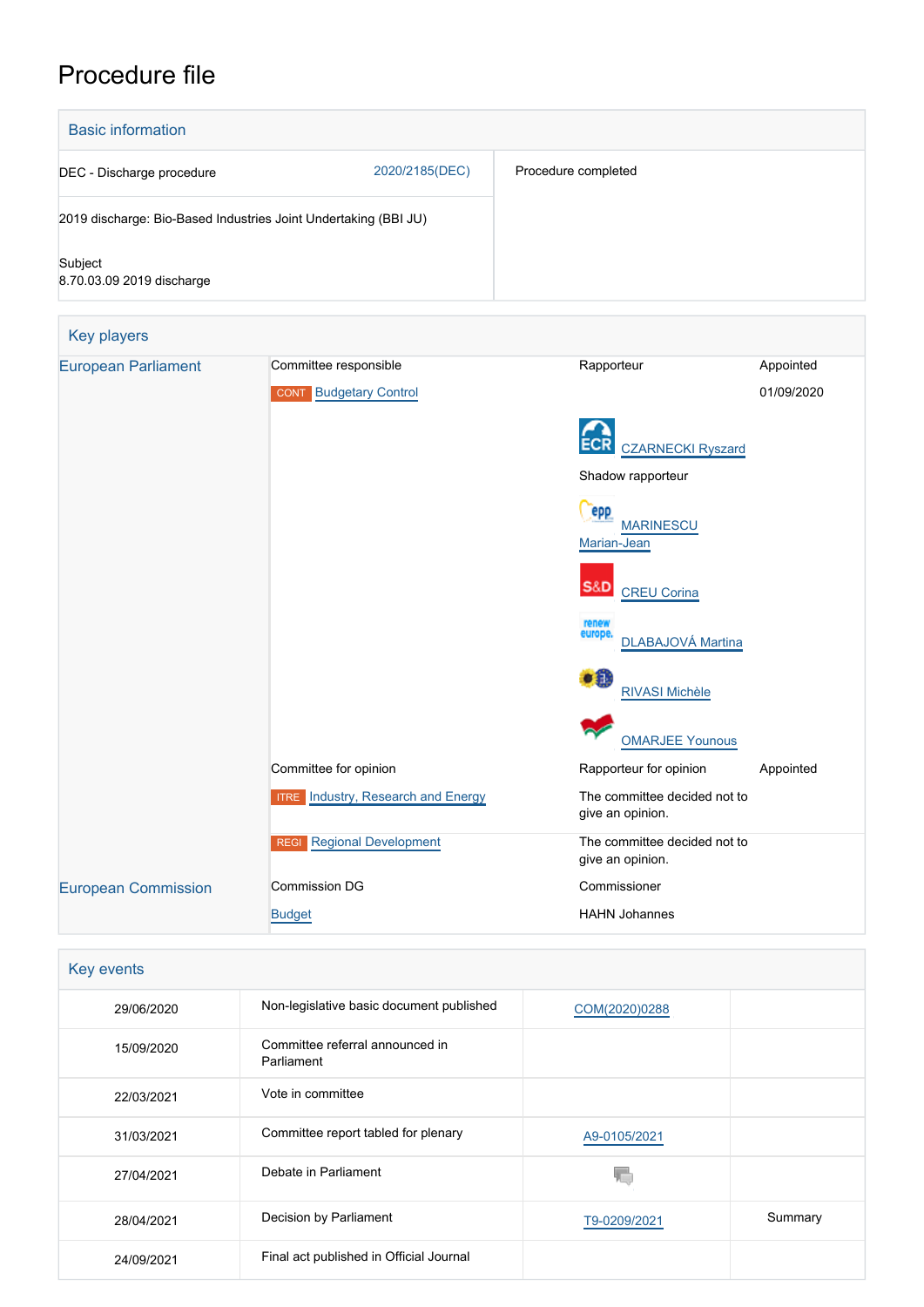| <b>Technical information</b> |                           |  |  |  |
|------------------------------|---------------------------|--|--|--|
| Procedure reference          | 2020/2185(DEC)            |  |  |  |
| Procedure type               | DEC - Discharge procedure |  |  |  |
| Stage reached in procedure   | Procedure completed       |  |  |  |
| Committee dossier            | CONT/9/03934              |  |  |  |

## Documentation gateway

| Non-legislative basic document                         | COM(2020)0288 | 29/06/2020 | EC. |         |
|--------------------------------------------------------|---------------|------------|-----|---------|
| Committee draft report                                 | PE657.251     | 14/01/2021 | EP  |         |
| Supplementary non-legislative basic document           | 05795/2021    | 05/02/2021 | CSL |         |
| Amendments tabled in committee                         | PE689.532     | 04/03/2021 | EP  |         |
| Committee report tabled for plenary, single<br>reading | A9-0105/2021  | 31/03/2021 | EP  |         |
| Text adopted by Parliament, single reading             | T9-0209/2021  | 28/04/2021 | EP  | Summary |

### Final act

Budget 2021/1667 [OJ L 340 24.09.2021, p. 0474](https://eur-lex.europa.eu/legal-content/EN/TXT/?uri=OJ:L:2021:340:TOC)

# 2019 discharge: Bio-Based Industries Joint Undertaking (BBI JU)

The European Parliament decided by 512 votes to 182, with 4 abstentions, to grant discharge to the Executive Director of the Bio-industries Joint Undertaking in respect of the implementation of its budget for the financial year 2019 and to approve the closure of the accounts of the Joint Undertaking.

Noting that the Court of Auditors was of the opinion that the annual accounts of the Joint Undertaking for the financial year 2019 present fairly the financial situation of the Joint Undertaking on 31 December 2019, as well as the results of its operations, Parliament adopted, by 624 votes to 66 with 1 abstention, a resolution containing a series of observations which form an integral part of the discharge decision.

### General comments

The maximum EU contribution to the activities of the Joint Undertaking is EUR 975 000 000, to be funded from the budget allocated to Horizon 2020. The members representing industry in the Joint Undertaking must make a contribution in kind or in cash to the operational activities of the Joint Undertaking or for the implementation of additional activities of at least EUR 2 730 000 000.

Members noted that the Joint Undertaking has been successful in structuring the different strategic priorities of the biobased sector and in distributing it across different geographical areas, while ensuring a balanced participation of industry, academia and SMEs. However, they are concerned about the Joint Undertakings governance and transparency issues, as the participating private companies have exclusive control over the priorities of the partnership and privatise the results and data of publicly funded projects.

The Commission is invited to ensure that the Joint Undertaking's future activity programmes will in future respect the requirements and the targets provided by Union law as far as it concerns the mitigation of climate change and will follow the strategies in the domain elaborated by the Commission and industry.

### Budgetary and financial management

The final budget available for the year 2019 was EUR 141 629 433 in commitment appropriations (of which EUR 133 608 895 from the EU budget) and EUR 182 118 821 in payment appropriations (of which EUR 145 833 500 from the Union budget). The overall utilisation rates for commitment and payment appropriations were 87.40% and 75.87% respectively. Members noted that the administrative budget included a relatively high surplus from unused appropriations carried over from previous years.

According to the Court's report, contributions in kind to additional activities totalled EUR 916 064 000 at the end of 2019, of which approximately EUR 216 000 000 was declared but could not be certified due to the COVID-19 pandemic. The resolution pointed out that participating companies have so far provided only 3.7% of their in-kind contributions and that these companies refuse to disclose data that would allow for a correct assessment of these in-kind contributions.

Parliament called for harmonisation of the calculation of in-kind contributions between the Joint Undertakings and for the establishment of an appropriate legal framework to ensure that the required financial contribution is reached by the end of the programme. It called on the Joint Undertaking to report to the discharge authority on the use of the administrative budget, to review its procedures and conditions for calls for proposals and to identify potential shortcomings, in particular with regard to the relatively low implementation rate.